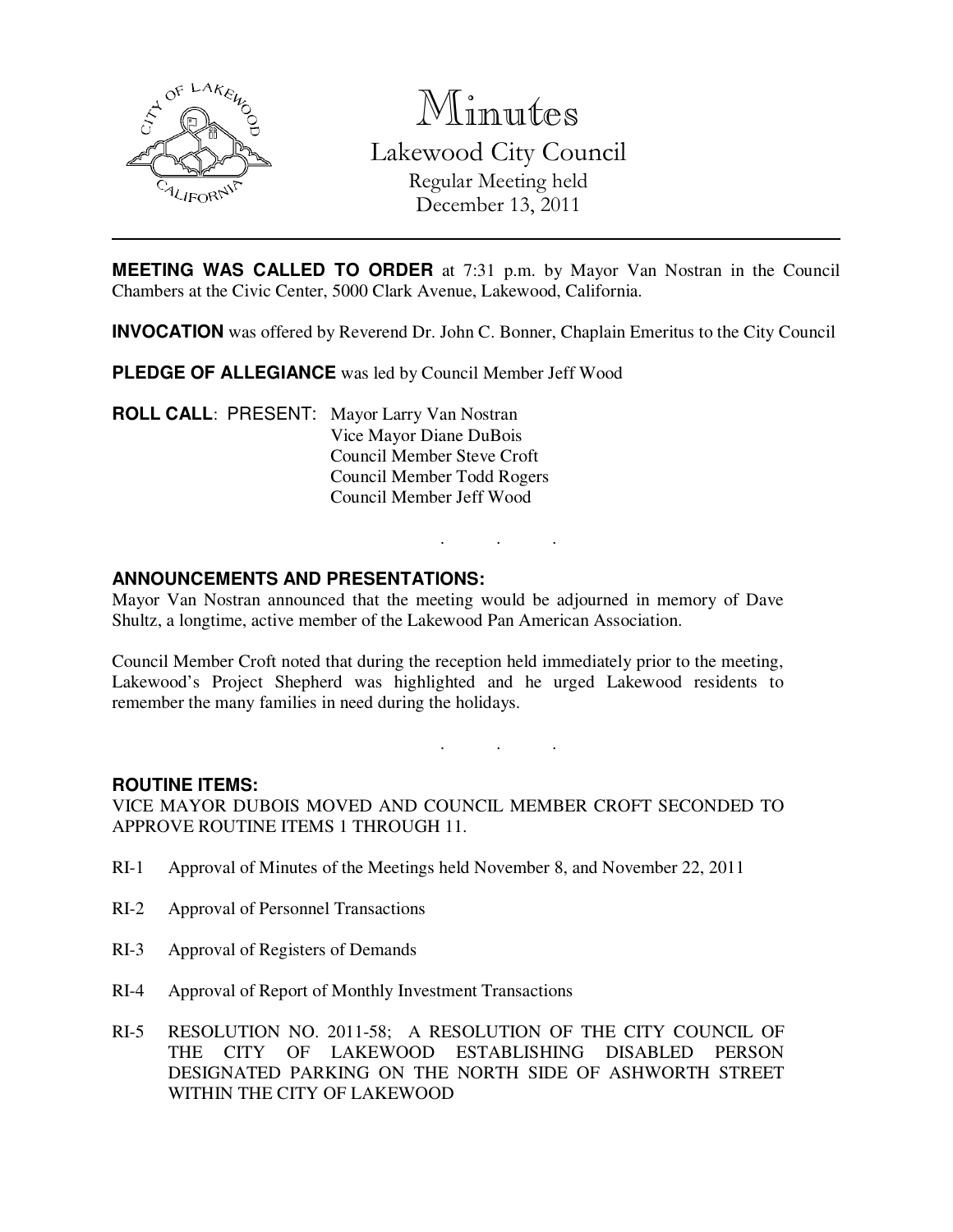#### **ROUTINE ITEMS:** Continued

- RI-6 Approval of Amendment to Agreement with Water Well Supply for Well 22 Rehab
- RI-7 Approval of Amendment to Engineering Services Agreement for Water Main Design
- RI-8 Acceptance of Notice of Completion for Public Works Project No. 09-6; Traffic Signal Improvements; California Professional Engineering, Inc.
- RI-9 Approval of License Agreement with Southern California Edison Company for Rynerson Park
- RI-10 Approval of Agreement with Air Management Industries
- RI-11 Approval of Funding for Change of Traffic Signal Electrical Service Point

UPON ROLL CALL VOTE, THE MOTION WAS APPROVED:

AYES: COUNCIL MEMBERS: Rogers, Croft, Wood, DuBois and Van Nostran NAYS: COUNCIL MEMBERS: None

# **1.1 • AWARD OF BID FOR PUBLIC WORKS PROJECT NO. 10-2, STREET RESURFACING - VARIOUS STREETS**

. . .

Public Works Director Lisa Rapp displayed slides and presented a report based on the memo in the agenda. She stated ten bids had been received for a project to repave segments of seven streets, including: Arbor Road, Ashworth Street, Carson Street, Del Amo Boulevard, Downey Avenue, Palo Verde Avenue, and South Street. She noted that agreements had been reached with the cities of Cerritos and Long Beach to reimburse for the small portions of the project that were in their cities. She reported that the project would be primarily funded by Federal funds, with the remainder supplemented by State Proposition C and Measure R funds. Construction would be scheduled to begin near the end of January and be completed in May. It was the recommendation of staff that the City Council adopt the plans, specifications and working details for the Seven Street Segments Pavement Rehab – PW Project 10-02; award a contract to the low bidder, All American Asphalt in the amount of \$2,857,857.00; authorize staff to approve a cumulative total of contract change orders, as needed, not to exceed \$300,000; authorize staff to approve a Willdan proposal for construction management, under their existing agreement, in the amount of \$360,180; authorize the use of Measure R funds in the amount of \$550,000 and Proposition C funds in the amount of \$1,300,000.

Council Member Rogers inquired if in light of the favorable pricing, it would be feasible to expand the scope of the project. Ms. Rapp responded by stating although there were other paving segments that might be considered for such a project, it was not feasible to expand the scope of this project due to the extensive reporting and auditing requirements necessitated by the use of Federal funds.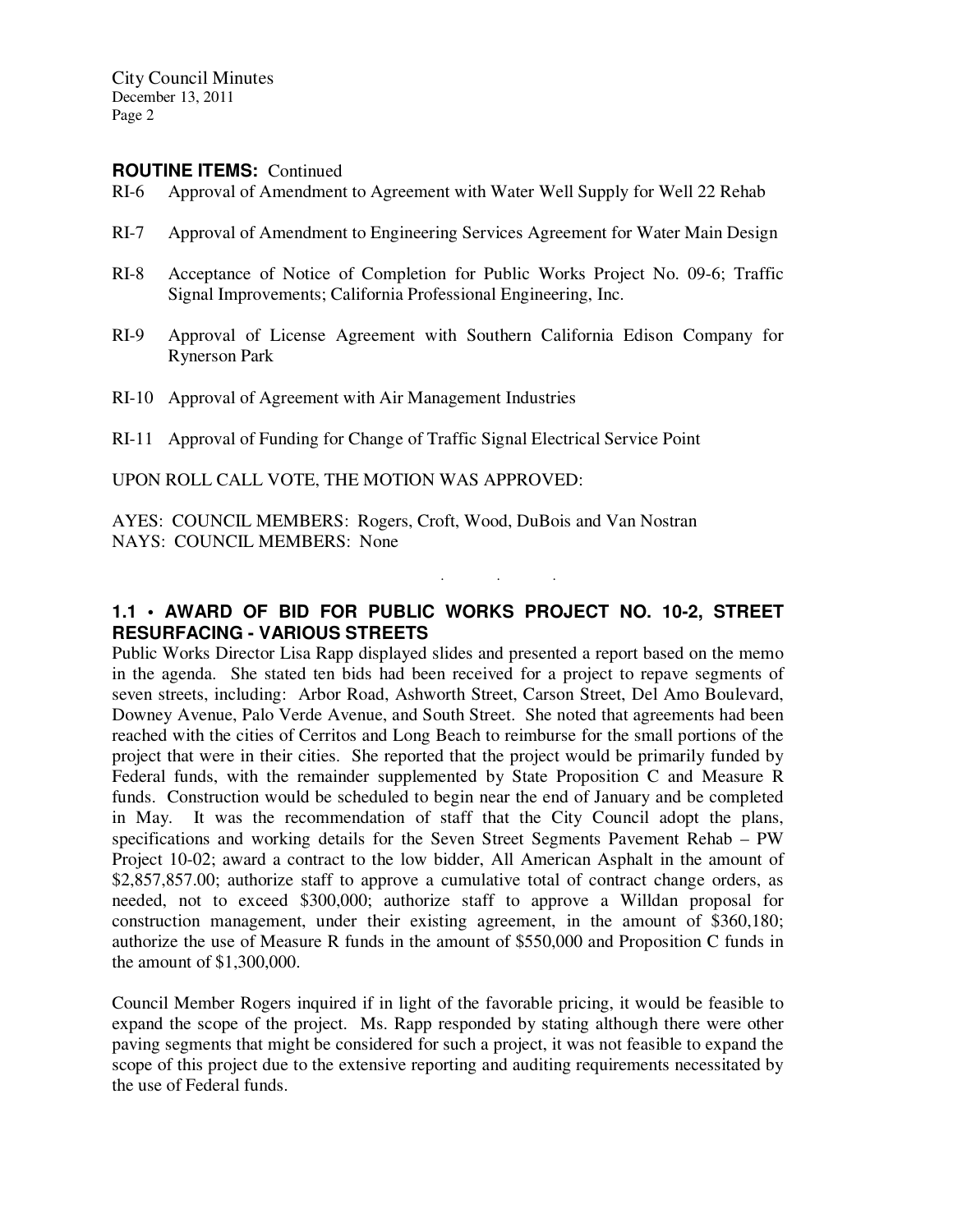### **1.1 • AWARD OF BID FOR PUBLIC WORKS PROJECT NO. 10-2, STREET RESURFACING - VARIOUS STREETS** - Continued

Mayor Van Nostran opened the public hearing at 7:45 p.m. and called for anyone in the audience wishing to address the City Council on this matter.

Diannia Demiazeliere addressed the City Council in favor of smooth streets.

COUNCIL MEMBER CROFT MOVED AND COUNCIL MEMBER WOOD SECONDED TO CLOSE THE PUBLIC HEARING AND APPROVE STAFF'S RECOMMENDATIONS. UPON ROLL CALL VOTE, THE MOTION WAS APPROVED:

AYES: COUNCIL MEMBERS: Rogers, Croft, Wood, DuBois and Van Nostran NAYS: COUNCIL MEMBERS: None

### **2.1 • UPDATE TO GOVERNMENTAL FUND BALANCE POLICY**

Administrative Services Director Diane Perkin made a presentation based on the memo in the agenda and stated that changes in Federal GASB regulations necessitated an update to the City's Governmental Fund Balance Policy. It was the recommendation of staff that the City Council approve the updated Governmental Fund Balance Policy and adopt the proposed resolution establishing the related Commitments within the Policy.

. . .

RESOLUTION NO. 2011-59; A RESOLUTION OF THE CITY COUNCIL OF THE CITY OF LAKEWOOD ESTABLISHING GOVERNMENTAL FUND BALANCE POLICY AS REQUIRED BY GASB 54, AND IDENTIFYING RELATED COMMITTED FUNDS

Responding to a question from Council Member Croft, Ms. Perkin confirmed that this was basically an effort to make all agencies' financial reporting uniform, but would not substantially change the City's manner of reporting.

VICE MAYOR DUBOIS MOVED AND COUNCIL MEMBER ROGERS SECONDED TO APPROVE THE POLICY AND ADOPT RESOLUTION NO. 2011-59. UPON ROLL CALL VOTE, THE MOTION WAS APPROVED:

AYES: COUNCIL MEMBERS: Rogers, Croft, Wood, DuBois and Van Nostran NAYS: COUNCIL MEMBERS: None

### **3.1 • HOLIDAY RECREATION PROGRAMS**

Recreation and Community Services Director Lisa Litzinger displayed slides and gave a presentation based on the memo in the agenda. She reviewed some of the special programs available over the holiday season, including events for seniors such as the Senior Holiday Luncheon and Winter Wonderland Party; classes for special holiday cooking and decorating; activities for students on winter break, such as craft projects and movies; and the holiday party for Special Olympians.

. . .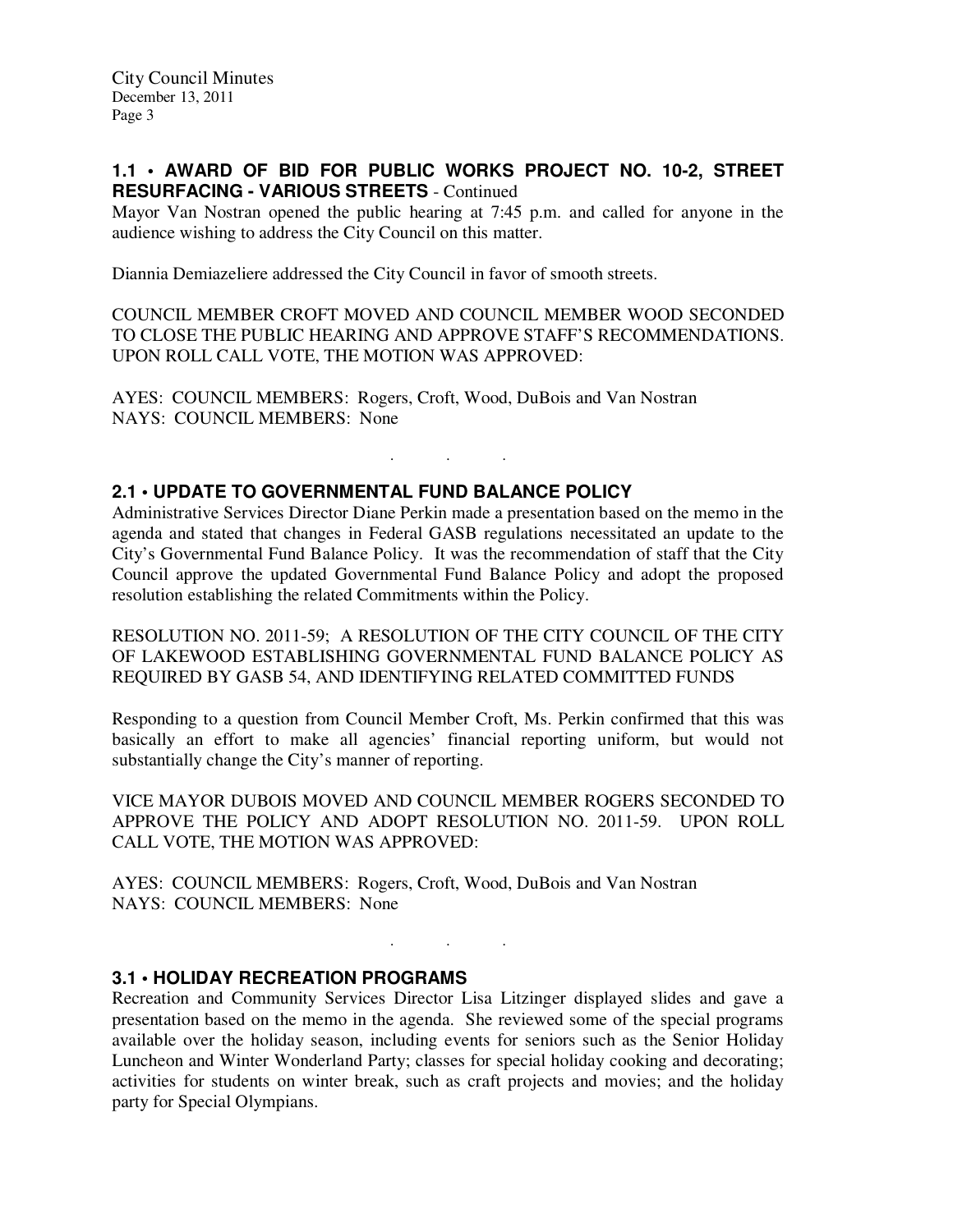### **3.1 • HOLIDAY RECREATION PROGRAMS** - Continued

Council Member Croft made note of the Lakewood Special Olympians and their recent successes at the State competitions.

. . .

#### **3.2 • COMPREHENSIVE ANNUAL FINANCIAL REPORT**

The Director of Administrative Services made a presentation based on the report in the agenda and stated the Comprehensive Annual Financial Report which was compiled by the Administrative Services Department and audited by the certified accounting firm of White Nelson Diehl Evans LLP, was a set of the City's financial statement. She advised that the report demonstrated that the City of Lakewood was in a strong fiscal condition, with revenues slightly larger than expected due to an increase in sales tax revenues. It was the recommendation of staff that the City Council receive and file the Comprehensive Annual Financial Report for the fiscal year ending June 30, 2011.

Council Member Rogers commented on the positive nature of the report which was surprising considering the state of the economy. He commended the staff for decreasing expenses and ending the fiscal year in better shape than when it started. He stated that the increase in sales tax revenues was especially heartening.

VICE MAYOR DUBOIS MOVED AND COUNCIL MEMBER WOOD SECONDED TO RECEIVE AND FILE THE COMPREHENSIVE ANNUAL FINANCIAL REPORT. UPON ROLL CALL VOTE, THE MOTION WAS APPROVED:

AYES: COUNCIL MEMBERS: Rogers, Croft, Wood, DuBois and Van Nostran NAYS: COUNCIL MEMBERS: None

. . .

### **3.3 • AUTHORIZATION FOR PURCHASE OF MOBILE STAGE**

The Director of Administrative Services displayed slides and gave a presentation based on the memo in the agenda. She stated the stage used for City events had become unserviceable after more than 25 years of use and the purchase of a new stage was recommended. Based upon research and recent rental experience, staff had identified the ShowMaster Sound Shell Stage as the best fit for Lakewood events. The suggested model required significantly fewer staff members and less time to complete the set up than the previous stage and was handicapped accessible. It was the recommendation of staff that the City Council authorize the purchase of a ShowMaster Sound Shell Stage from Century Industries, LLC, in the amount of \$158,380.00.

Responding to a question from Mayor Van Nostran, Ms. Perkin advised that delivery of the unit could be expected in approximately three months.

Emily Hammond expressed support for the purchase.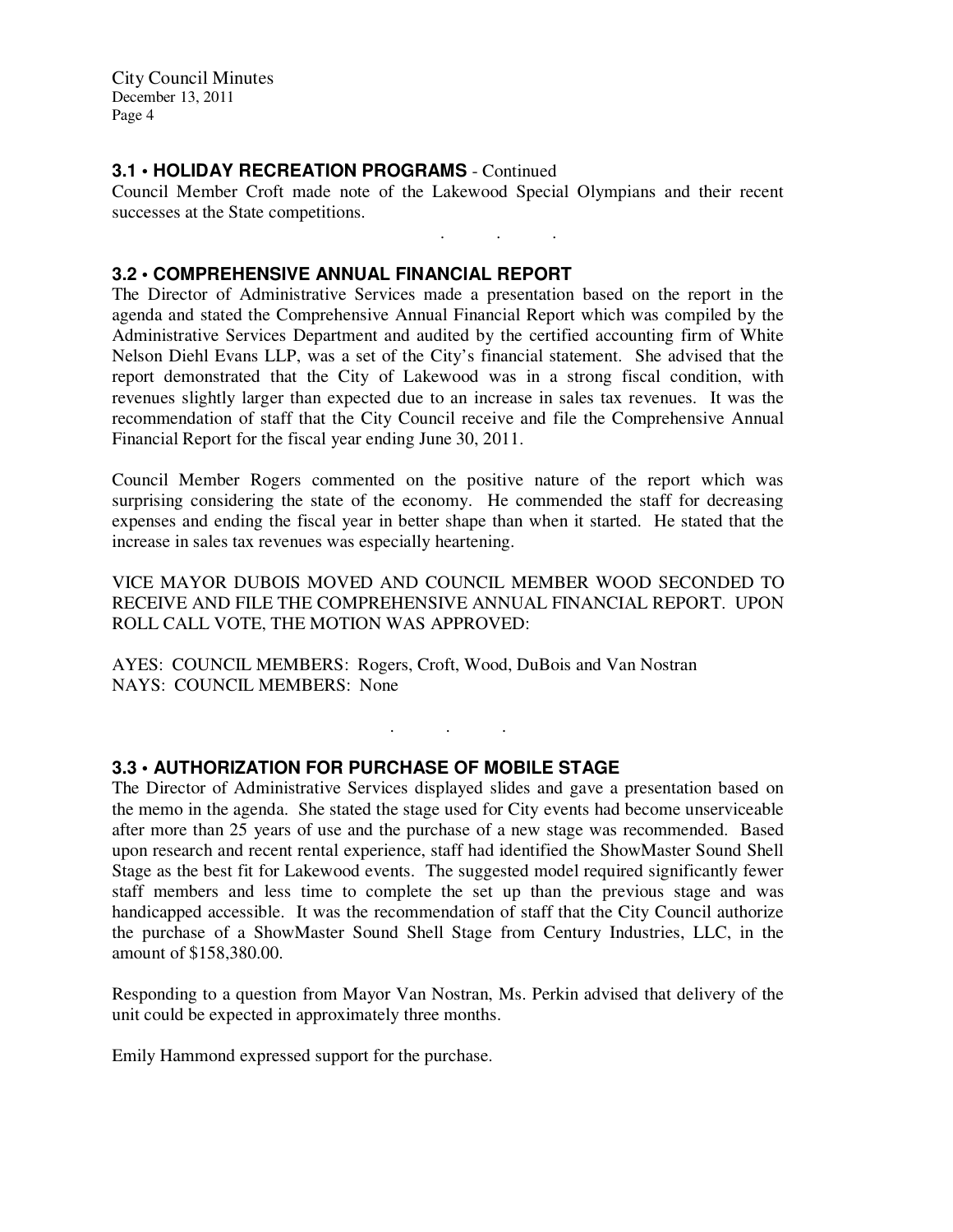# **3.3 • AUTHORIZATION FOR PURCHASE OF MOBILE STAGE** - Continued

Vice Mayor DuBois confirmed with Ms. Perkin that the stage purchase was a budgeted item. Ms. Perkin also advised that the final quoted price was significantly less than anticipated.

VICE MAYOR DUBOIS MOVED AND COUNCIL MEMBER WOOD SECONDED TO APPROVE STAFF'S RECOMMENDATION. UPON ROLL CALL VOTE, THE MOTION WAS APPROVED:

AYES: COUNCIL MEMBERS: Rogers, Croft, Wood, DuBois and Van Nostran NAYS: COUNCIL MEMBERS: None

### **3.4 • AGREEMENT WITH CALIFORNIA DEPARTMENT OF TRANSPORTATION FOR RELINQUISHMENT OF STATE ROUTE 19, LAKEWOOD BOULEVARD**

 $\mathbf{r}$  .  $\mathbf{r}$  ,  $\mathbf{r}$  ,  $\mathbf{r}$  ,  $\mathbf{r}$  ,  $\mathbf{r}$  ,  $\mathbf{r}$ 

The Director of Public Works made a presentation based on the memo in the agenda. She reported that Lakewood Boulevard, which spanned the length of the City from its north to south borders, had been under the jurisdiction of the California Department of Transportation (Caltrans). Staff had come to a preliminary agreement with Caltrans for the relinquishment of Lakewood Boulevard, thereby relieving the City of the necessity of submitting all projects involving Lakewood Boulevard for review and approval by Caltrans, a very lengthy and labor-intensive process. She stated that Willdan, a consultant for the City, had inspected and developed a needs assessment and cost estimate for the relinquishment. Caltrans had offered the City \$574,000, to be paid in their 2015 budget, which would cover the cost of future ADA improvements to be included in the next major project on Lakewood Boulevard. It was the recommendation of staff that the City Council approve an agreement with Caltrans for the purpose of relinquishing jurisdiction of Lakewood Boulevard to the City of Lakewood.

Council Member Rogers stated that he supported the relinquishment even though it would mean some additional costs to the City, as controlling Lakewood Boulevard would mean it could be maintained up to the same standards as the other roadways within the City.

Council Member Croft noted that this had been in the works for some time and that completing the relinquishment would mean no more project time lost waiting for Caltrans approvals.

VICE MAYOR DUBOIS MOVED AND COUNCIL MEMBER CROFT SECONDED TO APPROVE AN AGREEMENT WITH CALTRANS FOR THE RELINQUISHMENT OF LAKEWOOD BOULEVARD. UPON ROLL CALL VOTE, THE MOTION WAS APPROVED:

. . .

AYES: COUNCIL MEMBERS: Rogers, Croft, Wood, DuBois and Van Nostran NAYS: COUNCIL MEMBERS: None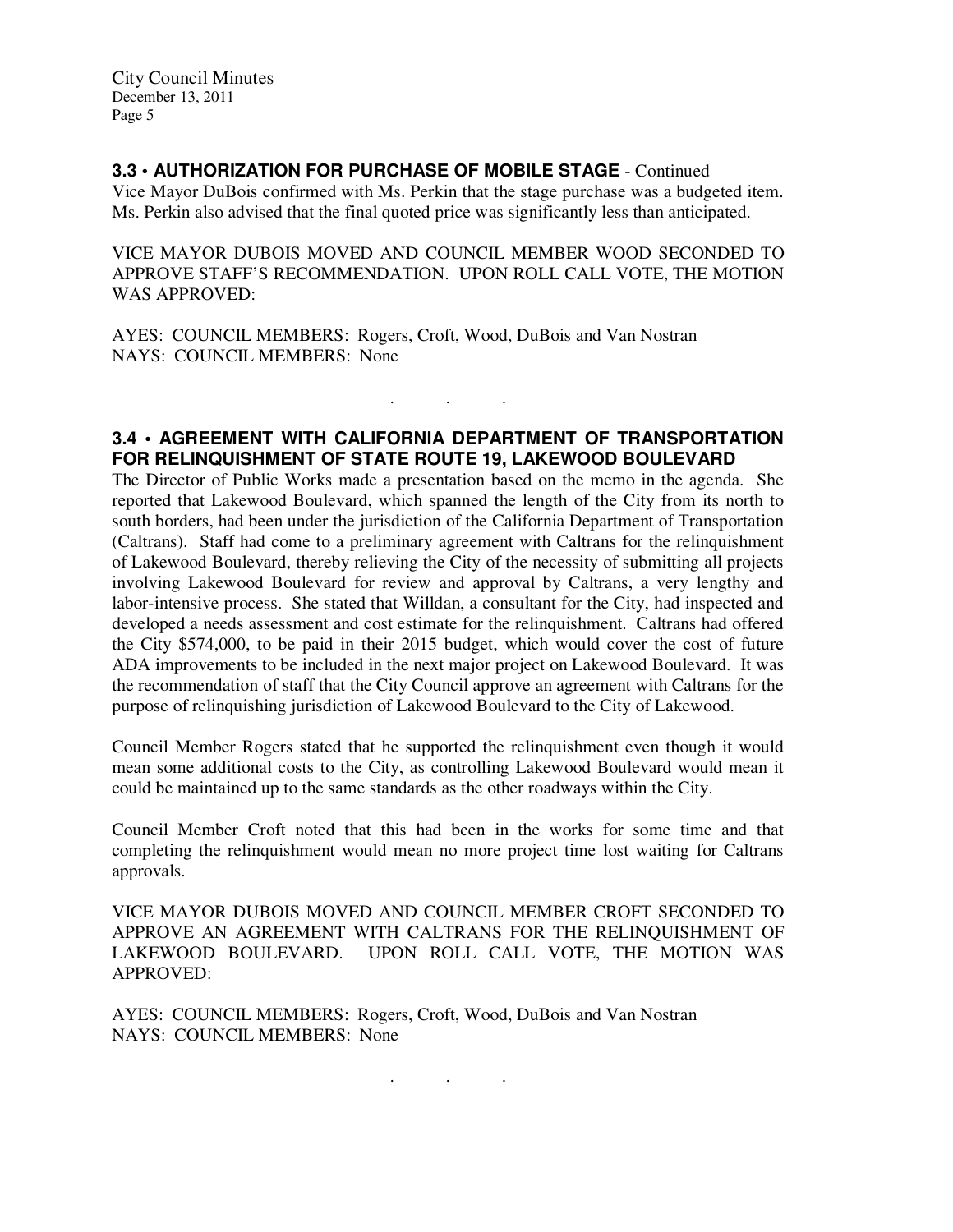#### **WRITTEN COMMUNICATIONS:**

Mayor Van Nostran reported that correspondence had been received from the Greater Los Angeles County Vector Control District regarding the expiration of the Board of Trustees term of former Council Member Joseph Esquivel.

COUNCIL MEMBER WOOD MOVED AND VICE MAYOR DUBOIS SECONDED TO APPOINT COUNCIL MEMBER STEVE CROFT TO THE GREATER LOS ANGELES COUNTY VECTOR CONTROL DISTRICT BOARD OF TRUSTEES FOR A TERM OF TWO YEARS. UPON ROLL CALL VOTE, THE MOTION WAS APPROVED:

AYES: COUNCIL MEMBERS: Rogers, Croft, Wood, DuBois and Van Nostran NAYS: COUNCIL MEMBERS: None

At 8:16 p.m., the Regular Meeting of the City Council was recessed for the Meeting of the Lakewood Redevelopment Agency. At 8:18 p.m., the City Council Meeting was reconvened.

. . .

. . .

. . .

. . .

**ORAL COMMUNICATIONS: None** 

A moment of silence was observed in memory of Dave Shultz.

**CLOSED SESSION:** 

Mayor Van Nostran announced that the City Council would recess to a closed session.

PUBLIC EMPLOYMENT: Pursuant to Government Code §54957 Title: City Manager

CONFERENCE WITH REAL PROPERTY NEGOTIATORS: Pursuant to Government Code §54956.8 Property: 11640 E. 208th Street Agency Negotiator: City Manager Negotiating Parties: Potential Developer Under Negotiation: Terms of Payment

The City Council reconvened at 9:08 p.m. and the City Attorney advised that there was nothing to report.

. . .